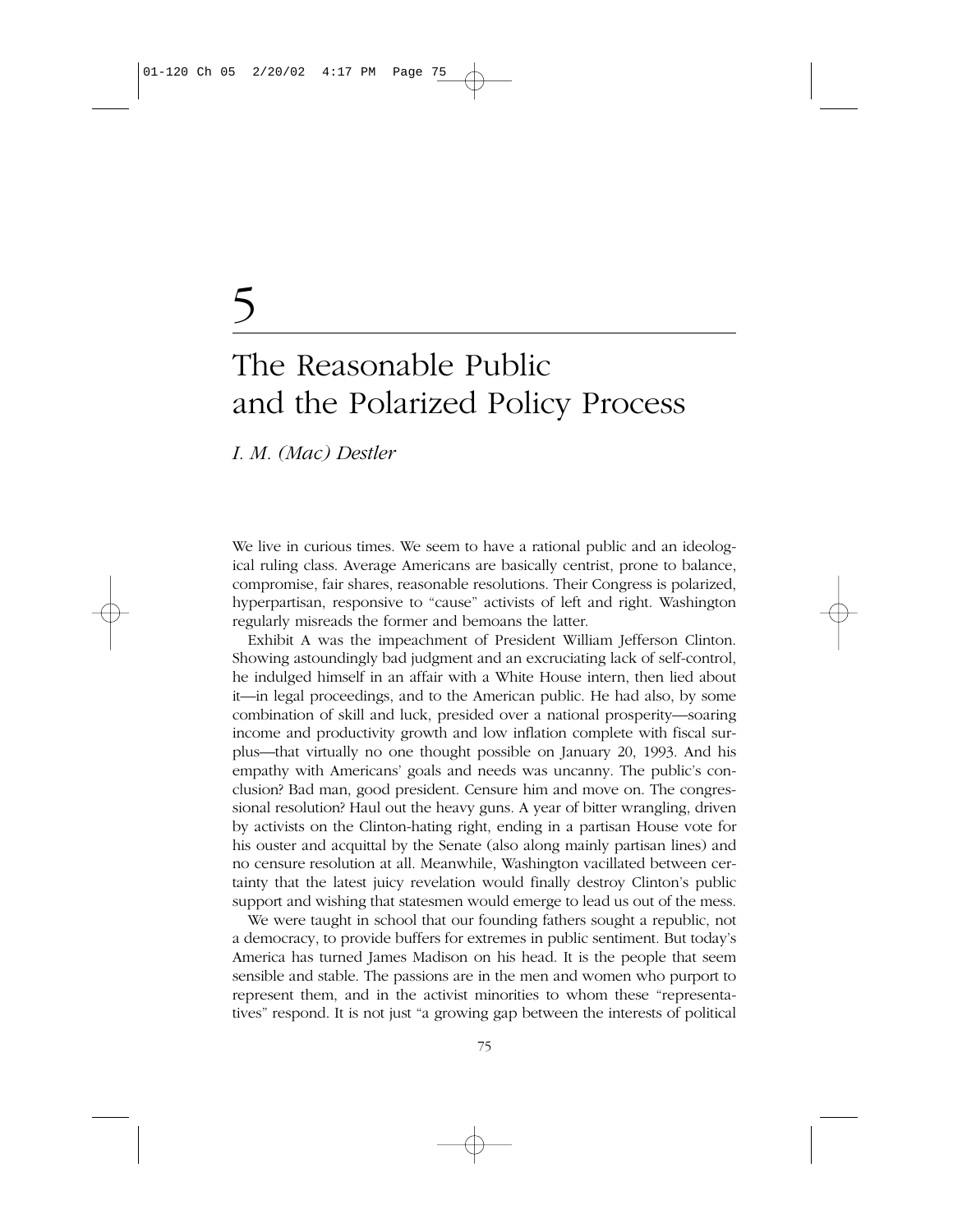elites and the preferences of average Americans,"1 important though that be. It is that the politicians seem to be pulling apart even as the people, by and large, stay together. And there was no fundamental break from this pattern in the initial months of the George W. Bush administration.

#### \* \* \*

The above seems a strange start to an essay on the politics of American opinion and American foreign policy. Unmentioned are the dilemmas that follow Cold War victory, the choices the nation faces in a twenty-first-century world. But there is an eerie connection—reflected, for example, in the Senate's bitter partisan wrangle over, and rejection of, the comprehensive nuclear test ban treaty in October 1999. In matters international as well as domestic, our leaders are blessed with a "rational public"2 that supports reasonable action, sensible governmental engagement, reflecting values as well as interests. Leaders are often blind to this blessing—in important part because their polarized, day-to-day Washington political environment reflects so little of it. But a steady, humane, constructive American foreign policy may depend on their discovering it, building on it, exploiting it.

#### WHAT AMERICANS THINK— AND WHAT WASHINGTON THINKS THEY THINK

Through most of the 1990s, it was conventional wisdom in Washington that Americans wished to pull back from global engagement. In semistructured interviews conducted with eighty-three policy practitioners in early 1996, part of a comprehensive research project carried out by the author and Steven Kull in 1995–1998, three-fourths of them expressed this view. Half of these same practitioners thought citizens to be negative toward the United Nations (just one-fourth believed them favorable). Two-thirds saw the public as opposed to foreign aid in principle. By contrast, over half believed the public wanted either to maintain or increase the level of spending for national defense. Belief in public neoisolationism was particularly strong on Capitol Hill, and among members of the media.3

The actual views of Americans were and are quite different—if public opinion surveys are to be believed. Sixty-plus percent consistently want the United States to "play an active part in the world," unchanged since the Cold War.<sup>4</sup> Overwhelming majorities support the United Nations, and majorities or pluralities consistently favor participation in U.N. peacekeeping and full U.S. payment of back dues. There is a strong preference for multilateral, as opposed to unilateral, U.S. international engagement. Americans do want to cut foreign aid, but this is apparently because they estimate U.S. spending at 15 to 30 times its actual amount; they support it overwhelmingly in principle, however, and favor at least current spending levels when informed what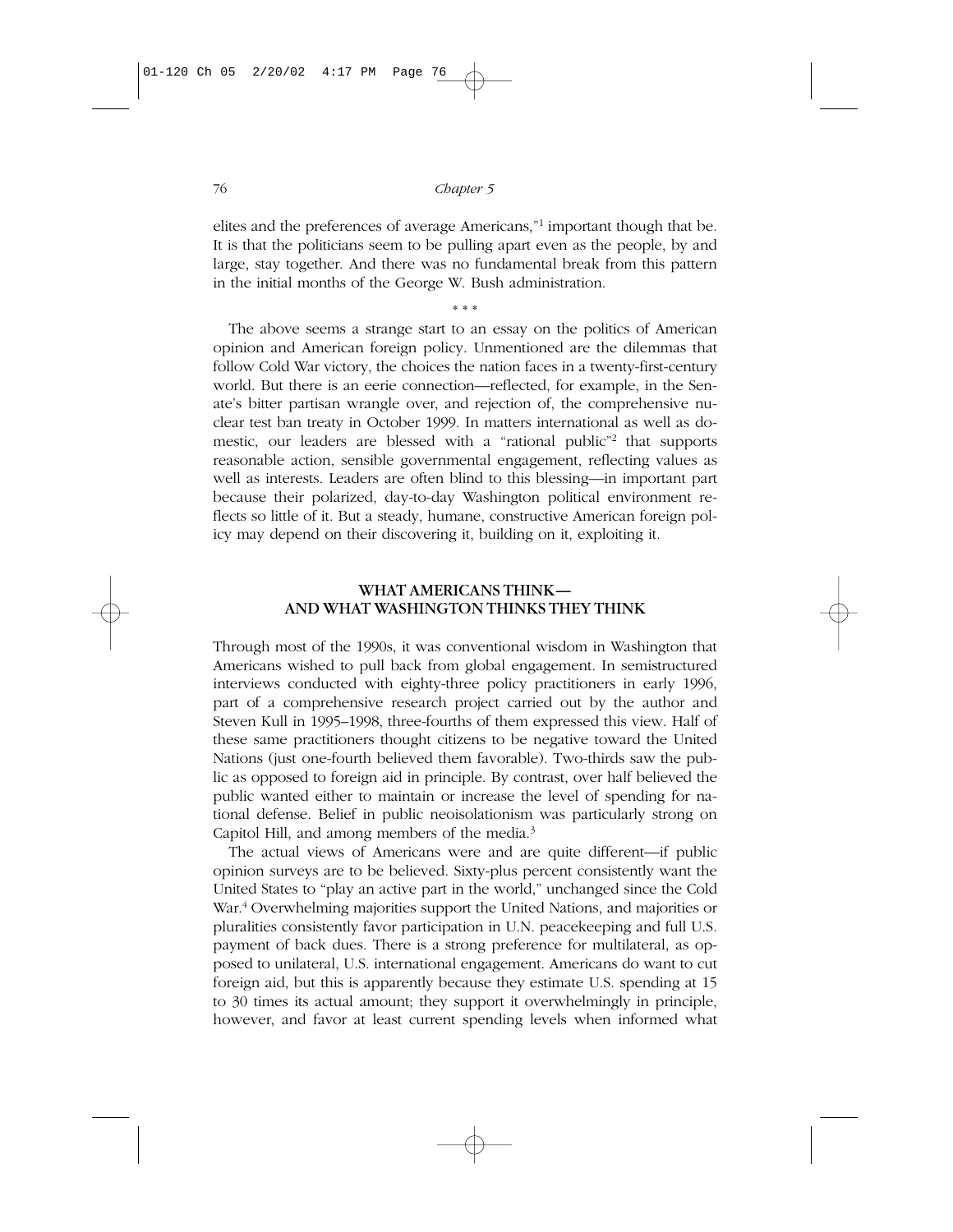they are.<sup>5</sup> They also back, overwhelmingly, a robust defense, but when they learn how enormous U.S. defense spending remains compared to that of other nations, they tilt toward serious reductions.

When these results—drawing on all extant opinion surveys—were presented to sophisticated Washington practitioners, they expressed skepticism, and suggested that such public support is soft: a mile wide perhaps, but surely an inch deep. Asked to make their challenges concrete, they suggested multiple ways that Americans' responses to survey questions might be misleading. Asked to propose alternative questions that would uncover the isolationism they felt is present, they responded intelligently and creatively. But citizen responses to *their* questions did not change the fundamental picture.

- One challenge reflected the view that *issues play differently in the heat of election campaigns*; in that context, it was said, voters opt for candidates who favor cutbacks, whatever they might state generally. We tested this view several different ways: the most vivid was in the form of "attack ads" denouncing a fictional incumbent for supporting foreign aid or payment of U.N. dues. Ads and incumbent "responses" were checked with campaign professionals for their plausibility, then read to poll respondents. But on foreign aid those polled backed the incumbent by 53 to 37 percent; on U.N. dues, the margin was 56 to 37 percent.
- A second line of skepticism saw *support for international engagement as soft*: critics held their views more intensely, it was argued, and were more likely to hold to them when challenged. But surveys showed that those who felt "strongly" were as likely to be positive as those who did not. To test for *resilience*, we presented three strong contrary arguments to supporters and opponents of foreign aid, and did the same for supporters and opponents of participation in U.N. peacekeeping. It turned out that the views of critics were a bit *less* resilient than those of supporters.
- A third plausible suggestion was that supporters were less attentive to the issues and less active politically. We tested this by comparing respondents according to their answers to questions about how closely they followed international issues, whether their votes were influenced by candidates' foreign policy stands, and whether they had contributed to a campaign or contacted Congress on an international issue. The attentive and active proved significantly *more* proengagement, though those who had contacted Congress were somewhat less positive toward the United Nations.
- It was argued further that the public would cut international programs if faced with the sort of trade-offs Congress must address. So we gave respondents the opportunity to reallocate the money that the average taxpayer provides for the discretionary federal budget. They made substantial changes. Spending for human capital (education, job training,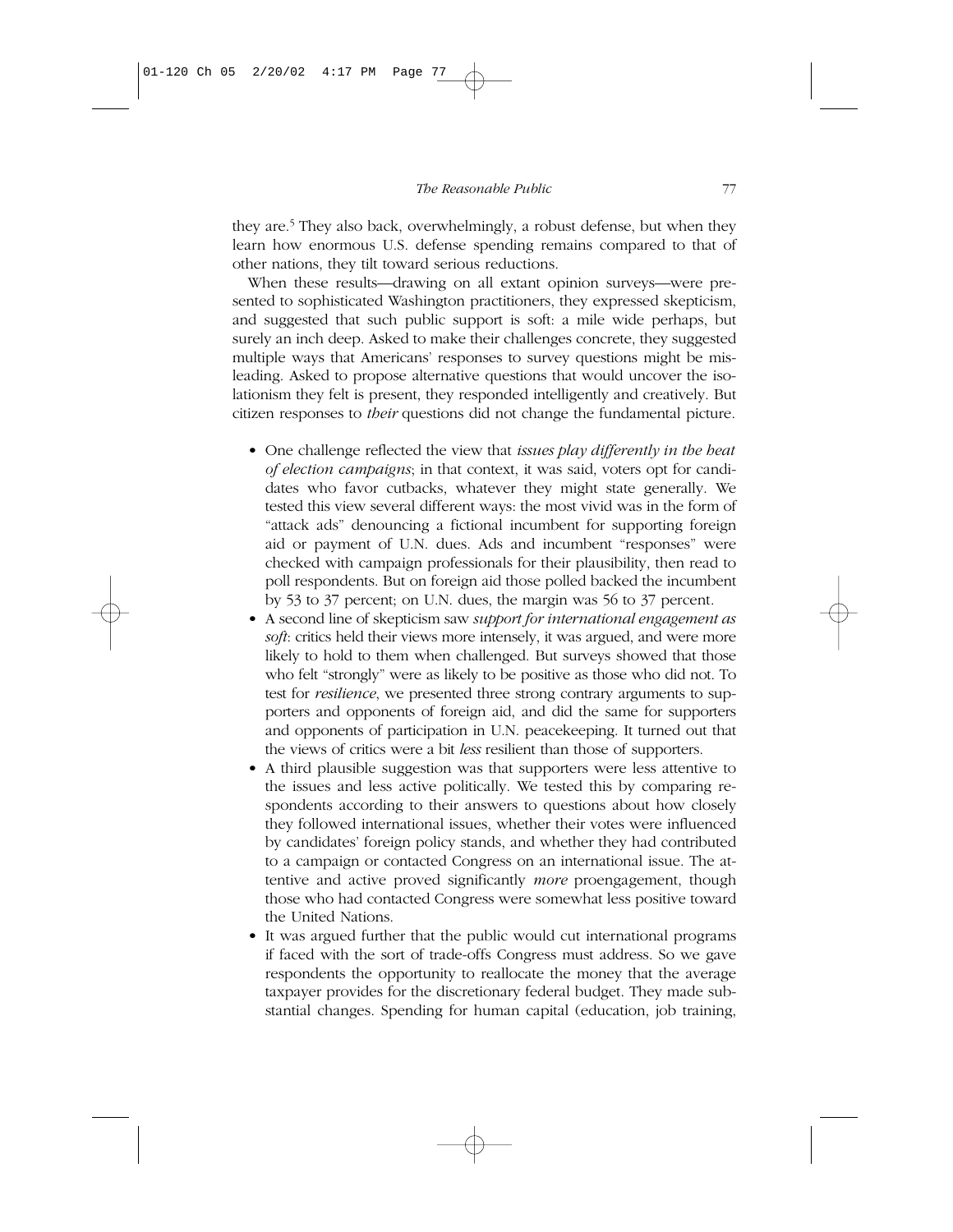medical research) fared best, but international spending (State Department, United Nations, foreign aid) came in second, up no less than 77 percent. Defense was the big loser.

• Finally, it was argued that, since members of Congress should know their constituencies, we could assume that representatives with very strong antiengagement records represented voters who felt likewise. So we conducted separate polls in the districts of four members who had voted consistently against aid and the United Nations. But views in these districts were, for the most part, indistinguishable from those in the national sample.

Thus the challenges from practitioners were generally refuted: public support remained. So we shifted the focus of our analysis from the public to the Washington community. Our study found a number of plausible explanations why they might be misreading the public, all supported by evidence from interviews.

- Policy practitioners may misinterpret dissatisfaction with the United States playing a hegemonic (world policeman) role, and a consequent desire for more international burdensharing, as a public wish to disengage. (The public does tend to think the United States is doing too much, and doing it alone.)
- They may misread the vocal public—constituents who express discontent at district meetings—as the majority and fail to seek more comprehensive information about public opinion.
- They may assume that congressional action is a faithful reflection of citizens' preferences. (The press is particularly prone to do so, and Capitol Hill in turn often sees the public through media eyes, creating the possibility of a "closed loop.")

We also developed a systematic political analysis of why this particular misreading of the public (the belief that it wants to pull back internationally) could arise and persist.<sup>6</sup>

• *Why did it get established in the first place?* From a Washington perspective, the belief that the American public wanted to disengage was *plausible*, consistent with major, visible recent developments abroad and at home. There was the sudden end to the Cold War, the ongoing driver of U.S. internationalism since 1947. This was followed by the unraveling of President George Bush's reelection campaign in 1992, as challenger Bill Clinton drew blood with the charge that he had spent too much time on foreign affairs. A more complicated contributor was the rise in American politics, over the past quarter-century, of forces la-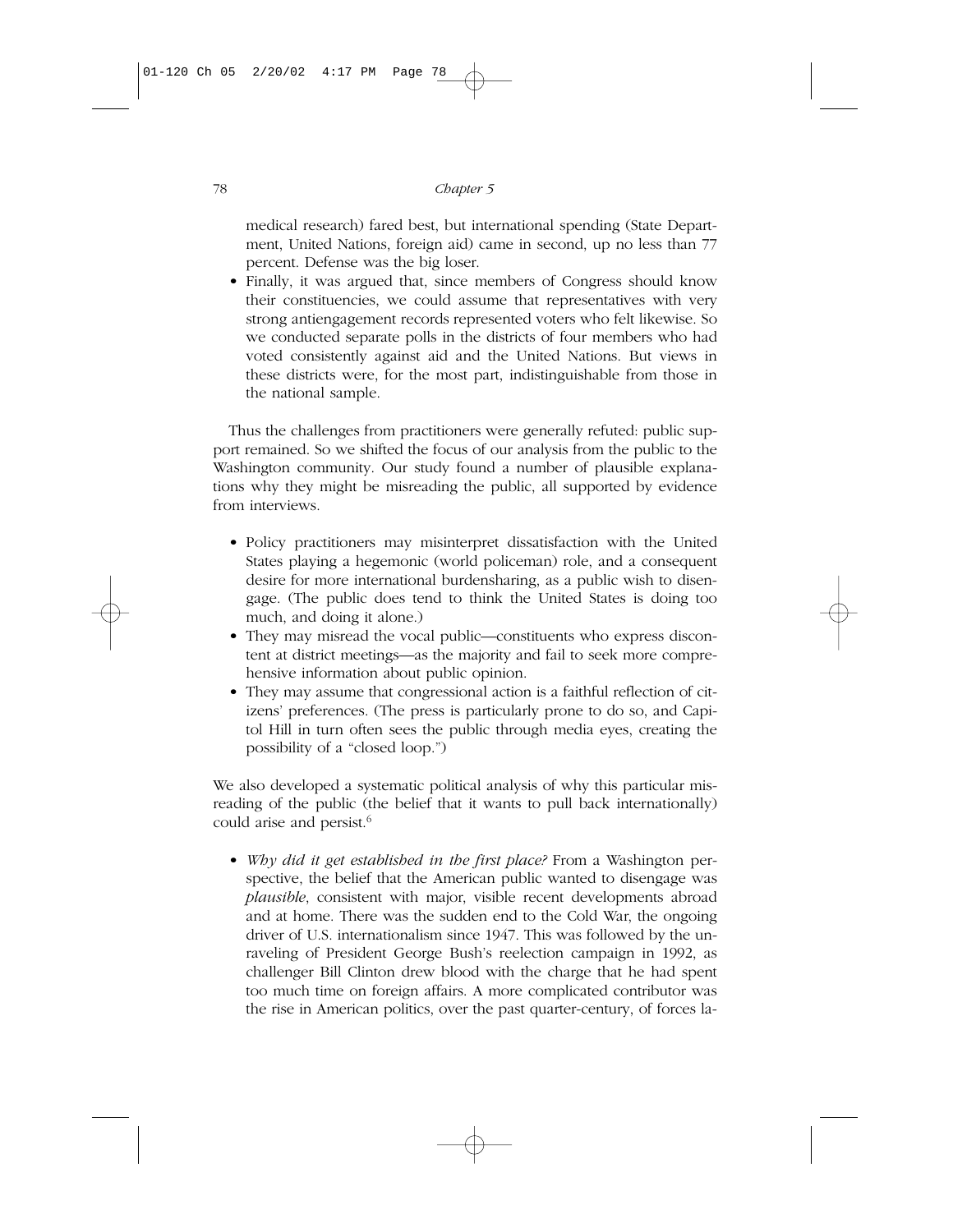beled "conservative." The most visible conservative platform of the nineties, the "Contract with America," included attacks on U.S. involvement in U.N. peacekeeping. And voters gave its proponents a smashing electoral victory in 1994.

• *Once established, why did it persist?* Because the political market doesn't provide a corrective. The American public doesn't give priority to international issues when it goes to the polls. The executive branch doesn't give priority to public opinion when it makes foreign policy. The legislative branch cares a great deal about public opinion, but not opinion on international matters and especially not as it is reflected in polls. Members of Congress have no overriding stake in getting that opinion right because they are unlikely to lose elections for getting it wrong. And executive and legislative branch officials don't challenge the conventional belief in public neoisolationism because they fear they'll be labeled unrealistic, even naive, undercutting their influence. For all these intertwined reasons, the belief that the public wants to withdraw has proved persistent, even *self-reinforcing*, once it is established.

Finally, once established, the belief that the public wants to disengage has been *convenient* for those whose priorities have been elsewhere. Clinton was elected on a primarily domestic agenda ("the economy, stupid!") in 1992. Republicans stressed home issues two years later. With leaders in both White House and Congress inwardly focused, not wanting to give energy to campaigning for international engagement, the view of a negative public offered a nice rationalization, highlighted in the view repeatedly expressed to us by members of Congress: "We'd do more but the American people won't let us."

#### THE POLARIZATION OF PARTY POLITICS

An important additional part of the story, however, is that American political leaders have been spending less and less of their time seeking viable consensus in the center, and more of their time fighting for partisan and ideological advantage. They have not been listening to the majority public because their minds and hearts have been elsewhere. In this context, their assertions about public opinion have tended to be opportunistic, weapons in a bipolar battle. Nowhere has this been more evident than in our political parties, our Congress, and the cause-based interest groups with which they interact.

*Our political parties have become more ideological*. Two decades ago, amidst bitter domestic conflict over U.S.-Soviet relations and arms control, Thomas L. Hughes pointed to the evisceration of the center and its destructive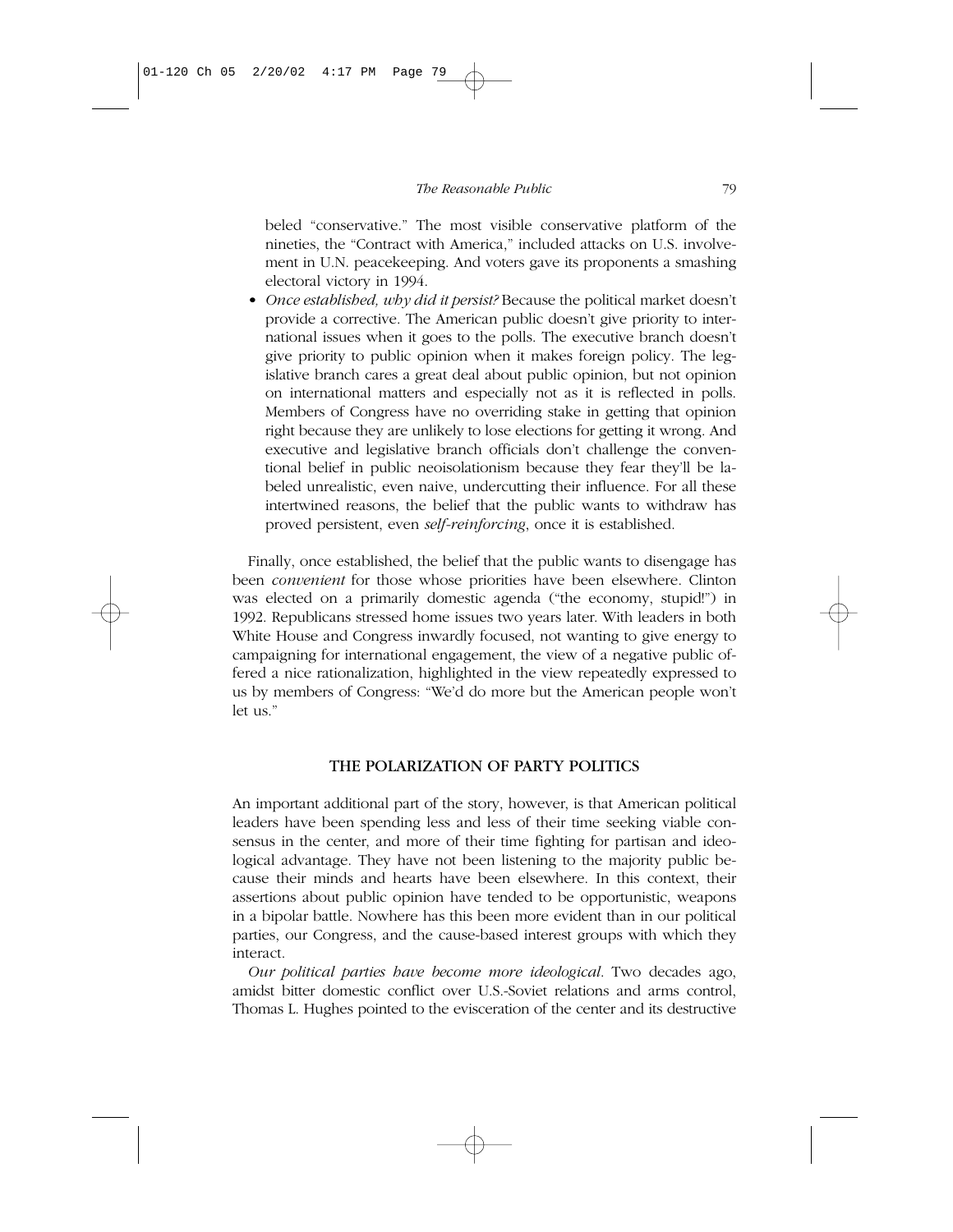impact on U.S. foreign relations.7 Things have gotten worse since. Drawing on the voluminous data compiled by the American National Election Studies at the University of Michigan, David C. King demonstrates how polarization has grown, especially since 1980. Americans have become somewhat more conservative and significantly more Republican, but they remain clustered near the political center.<sup>8</sup> But "the parties are becoming more extreme  $\ldots$  increasingly distant in their policies from what the average voter would like. . . . Strong Republicans have become more conservative, and . . . party activists are drawn almost entirely from their ranks. Likewise, strong Democrats have become more liberal, though the ideological shift has not been as steep."9

*Congress has reflected, indeed magnified, this trend*. The percentage of centrists in Congress "declined from about 25 percent of all members in 1980 to 10 percent in 1996."10 By 1999, this trend had reached its logical culmination, as reflected in the annual *National Journal* voting survey. "In the Senate, for the first time since *National Journal* began compiling vote ratings in 1981, every Democrat had an average score that was to the left of the most liberal Republican." In the junior chamber, *NJ* found that "only two Republicans . . . were in that chamber's more-liberal half on each of the three issue areas. . . . And only two Democrats . . . ranked in the more-conservative half." (One of them left the Democratic Party in January 2000.) "The findings help explain why so little got done in Congress last year. . . . Votes were cast to highlight partisan political differences."<sup>11</sup> And this conclusion from databased journalism finds support in data-based political science: in a thoroughgoing analysis of the causes of policy gridlock in Washington, Sarah A. Binder writes:

The effect of party polarization is perhaps the most striking. Despite the faith of responsible party advocates in *cohesive* political parties, the results here suggest that policy change is *less* likely as the parties become more polarized and the percentage of moderate legislators shrinks.

Such results confirm the sentiments of the many members of Congress and observers who claim that partisan polarization limits the legislative capacity of Congress. The "incredibly shrinking middle"—as Senator John Breaux called it—seems to hamper substantially the ability of Congress and the president to reach agreement on the issues before them.<sup>12</sup>

Over the same period, *the public has become increasingly alienated from government and the political process*. In the 1964 University of Michigan survey 76 percent of Americans said they had confidence that the government would "do the right thing" always or most of the time. Thirty years later this number had dropped to 19 percent (Yankelovich Partners).<sup>13</sup> And as summarized in a recent survey by Steven Kull's Center on Policy Attitudes (COPA), "Confidence that the government serves the nation as a whole has plummeted over this same time period."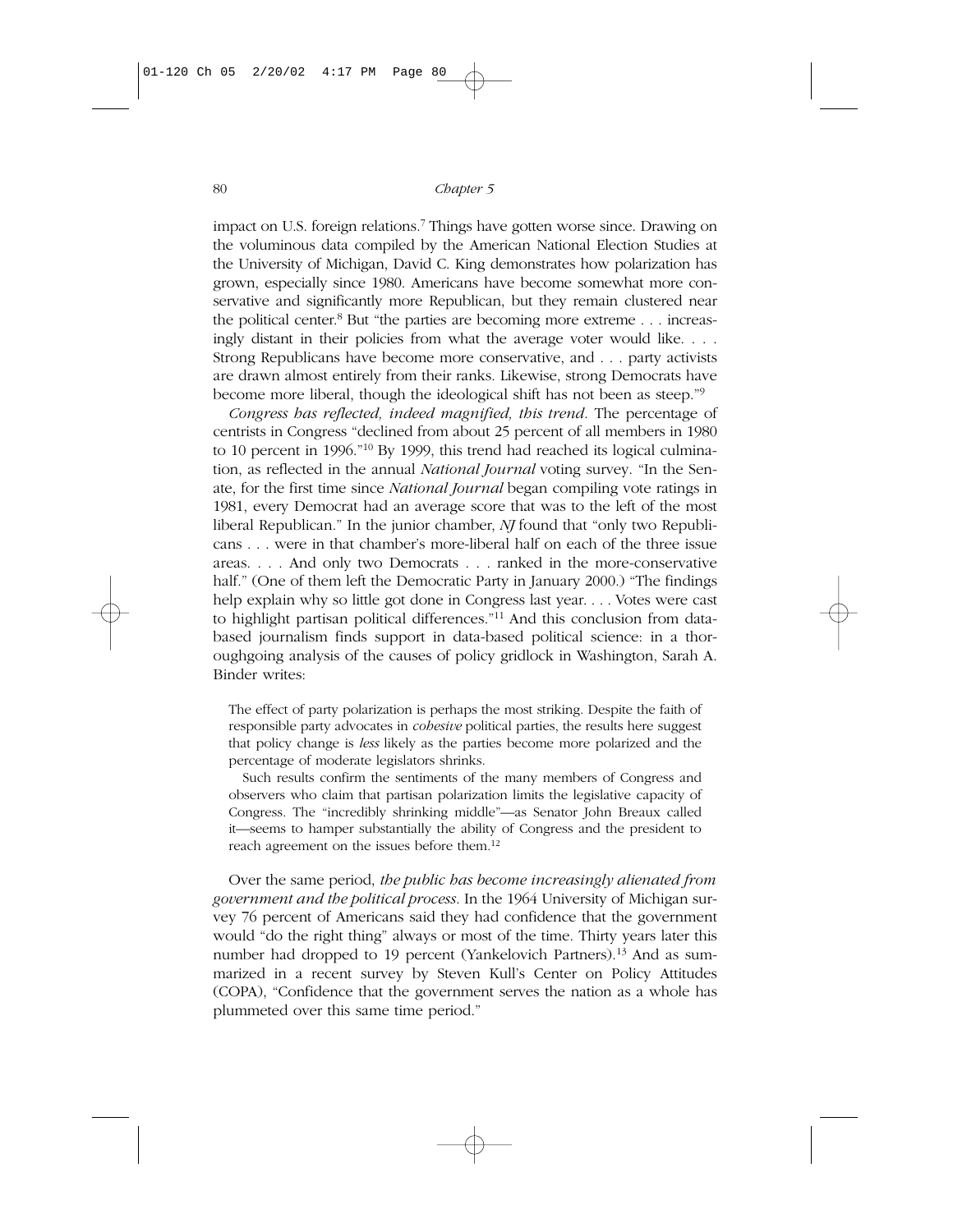In 1964, a strong 64% majority said that the government "is run for the benefit of all the people," while only 29% said that "the government is pretty much run by a few big interests looking out for themselves." In 1972, a majority (53%) said for the first time that "the government is pretty much run by a few big interests." From 1990 through 1999 those saying "the government is pretty much run by a few big interests" were always 69% or more, while the percentage saying that the government is run for the benefit of all never went above 27%. National Election Studies (NES) found 31% in November 1998; COPA's 19% result in January 1999 was back in line with most results through the  $1990s$ .<sup>14</sup>

This decline of confidence in government has been accompanied by a growing sense of separation from that government. To quote COPA again:

In response to the statement, "Public officials don't care much what people like me think," in 1960 only 25% agreed. Agreement started an upward movement [thereafter], reaching a majority for the first time in 1976 and 63% in 1990 (58% in the current [1999] poll).

In response to the unequivocal statement, "People like me don't have any say about what the government does," only 27% agreed in 1960. The numbers rose thereafter, but not until 1990 did the number of those in agreement surpass the number of those disagreeing. The number agreeing in the current poll (56%) matches the previous high of 1994.15

The decline in public trust is clearly correlated with the rise of polarization, and the public perceives a connection: in the November 1998 survey by National Election Studies (NES), 73 percent said that the phrase "too involved in partisan politics" described Congress well. But is there in fact a direct link? King's research suggests that there is. For he finds that the most alienated citizens are those farthest from the two extremes. "The more distant the parties are from [individual] respondents, the more likely [these] respondents are to say that they mistrust government."<sup>16</sup> Hence, "The growing gap between elites and the rest of us is being filled with cynicism, mistrust, and frustration that our leaders do not care about 'our' problems."17 And to the degree that people in the center "drop out" by failing to vote, the extremes are reinforced.

*Congressional movement toward the extremes has been encouraged and reinforced by the rise of activist, "cause" groups on the left and right*. In the words of Richard Neustadt (paraphrasing Hugh Heclo), a growing political role has been played by "movements . . . imitative of the civil rights movement . . . environmentalists and feminists—then, in reaction, right-to-lifers."18 The end result is "warfare among elites, waged since the 1960s in the name of causes, not compromises, fueled by technology, manned by consultants, rousing supporters by damning opponents, while serving the separate interests of particular candidates and groups at given times."19 This pattern has been evident in such domestic issues as abortion, gun control, social security, and health care. And it has led, in the main, to policy stalemate.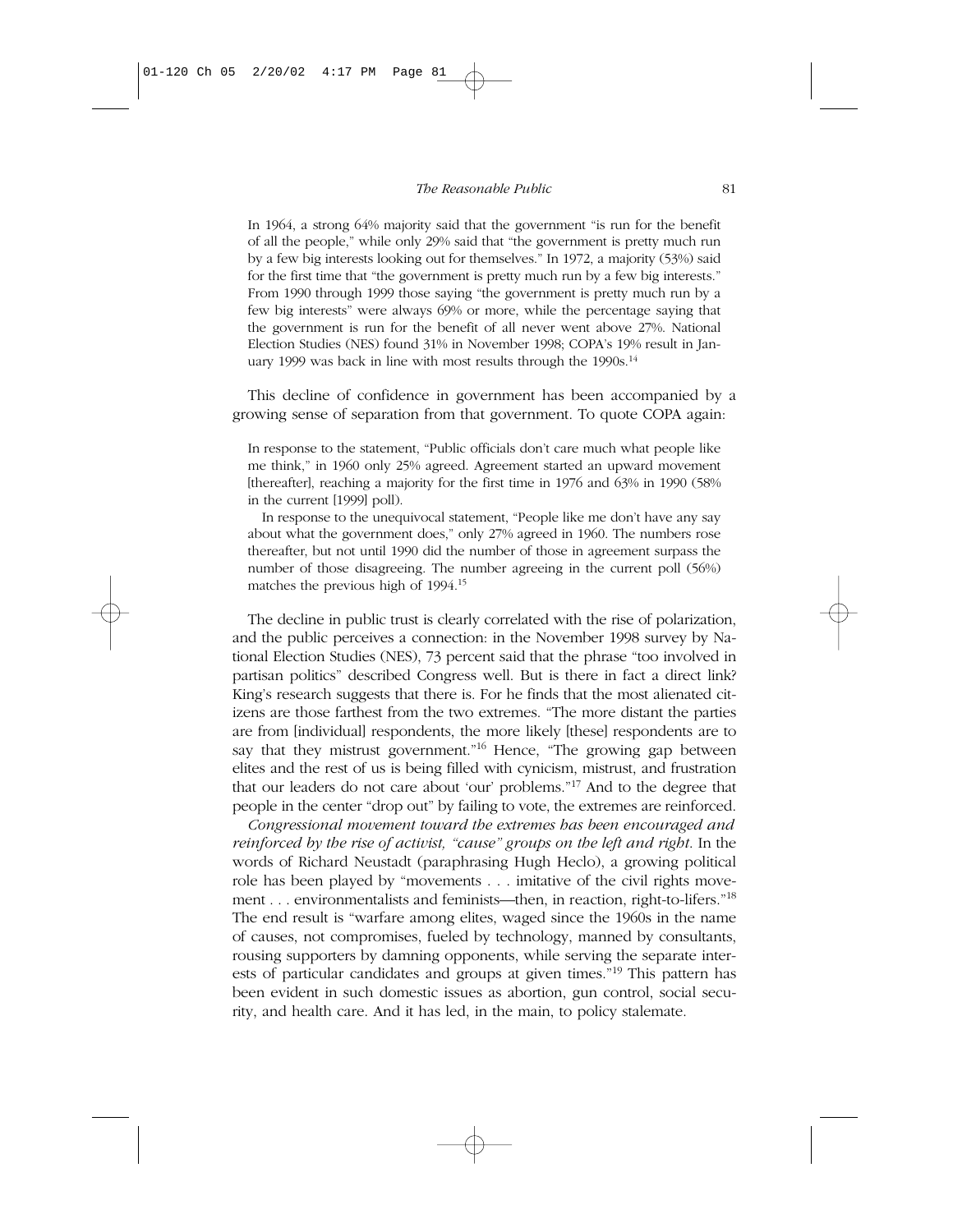#### POLARIZATION AND FOREIGN POLICY

In the past, foreign policy issues have been somewhat insulated from this pattern. To be sure, there has been polarization within the foreign policy elite—on arms control policy in particular. During the Carter administration, for example, left and right waged ideological warfare with the public in the middle: wanting a strong defense, being skeptical of the Russians, *and* supporting arms control if verification and compliance could be achieved. And partisan and cause-group conflict were prominent in controversies from the Panama Canal Treaties of 1977–1978 to selling AWACS to Saudi Arabia in 1981 to NAFTA in 1993 and the Chemical Weapons Convention in 1997. But as these also attest, presidents have generally prevailed on the most prominent issues through persuasion and bargaining with a swing group of senators or representatives. (And on some issues, like NATO expansion in 1998, division on partisan lines was largely avoided.)

But in Clinton's second term, several key issues suggested the emergence of a new pattern, where partisan conflict not only complicated but often overrode the quest for foreign policy consensus, even on first-order issues. The most prominent example was the Senate rejection of the Comprehensive Test Ban Treaty (CTBT) in 1999. Also victims of the new polarization were legislation to authorize new trade negotiations and funding for U.S. dues to the United Nations and broader nondefense international operations.

#### Test Ban Fiasco

The CTBT was the international issue where partisan conflict surfaced in rawest form. Substantively, the treaty was a centerpiece in the administration's policy against proliferation of nuclear weapons, and the president personally signed it in 1996, making the United States the first country to do so. More than 150 other countries followed (though only about one-third had ratified it by fall 1999). It was sent to the Senate Foreign Relations Committee in 1997, where Chairman Jesse Helms bottled it up, refusing to hold hearings until the administration submitted and the full Senate voted on (and presumably rejected) amendments to the ABM Treaty negotiated in 1997 and the Kyoto Protocol on climate change. The CTBT was also viewed with skepticism, however, by former officials in Republican administrations not associated with the far right—Brent Scowcroft and Henry Kissinger, for example.

The United States had not conducted nuclear tests since 1992, and in mid-1999 the administration was pressing India to sign and preparing for a special international conference on the treaty in early October. To the White House and the State Department, ratification was overwhelmingly in the U.S. interest. But Republicans controlled the Senate 55–45; to have any chance at all of winning the 67 votes required, Clinton would need the support of Re-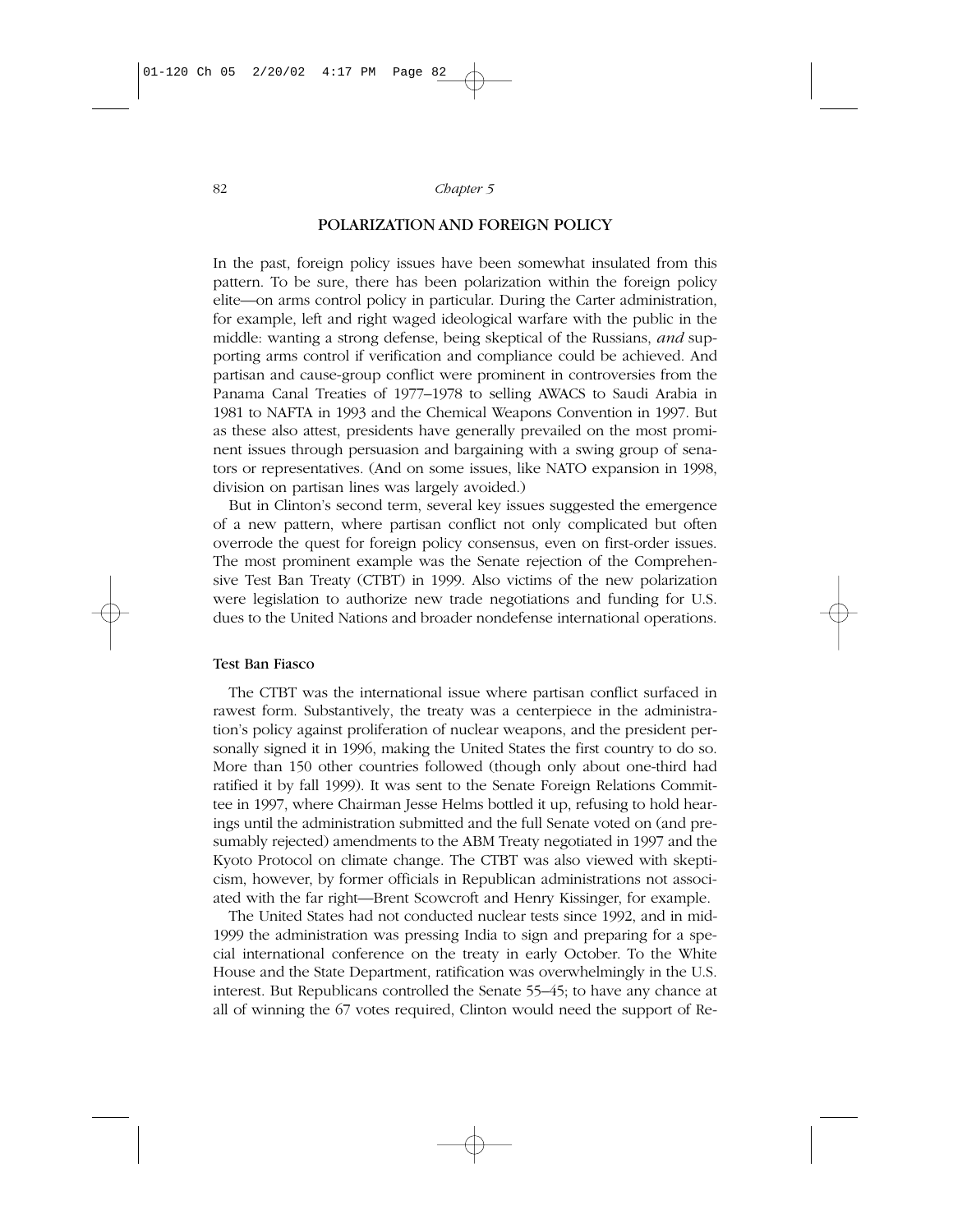publican centrists like Armed Services Committee Chairman John Warner, senior Foreign Relations member Richard Lugar, and rising internationalist Chuck Hagel—and the cooperation, at the very least, of Majority Leader Trent Lott. Rather than undertake the hard, slogging work of building a bipartisan majority, however, the president worked with Senate Democrats in a public campaign to embarrass and put heat on the Senate Republicans, to make the issue a political winner if not a legislative winner. On July 20, Clinton called for Foreign Relations Commitee hearings in a Rose Garden statement, while Senator Byron Dorgan (D-ND) released a letter on the same day urging such hearings signed by all forty-five Senate Democrats. Dorgan also released a poll, conducted jointly by a Democratic and a Republican polling firm, which found 82 percent of Americans (84 percent of Democrats, 80 percent of Republicans) believing that the United States should ratify the  $CTBT<sup>20</sup>$ 

Senator Dorgan upped the ante on September 8, telling his colleagues that until Lott allowed consideration of the CTBT, "I intend to plant myself on the floor like a potted plant" and block any routine business. Other Democrats joined in, including ranking Foreign Relations Democrat Joseph Biden, and explained their strategy two weeks later to presidential national security adviser Samuel Berger. Unknown to them, however, hard-line Senate treaty opponent John Kyl had been working quietly with Helms for months to solidify Republican votes against the CTBT, and had commitments from well over the necessary thirty-four. Lott then called the Democrats' bluff. He reversed himself on September 30 and offered to take up the treaty, with a vote in two weeks. Democrats, thinking they had a shot at persuading enough Republicans, quickly agreed.<sup>21</sup> They learned within a week that they had no chance of winning, and suddenly became alarmed about the global impact of a Senate rejection. (The Senate had not voted down an important treaty since the Treaty of Versailles in 1920.)

By early October the White House and Minority Leader Tom Daschle had taken an 180-degree turn and were negotiating with Lott to *avoid* having a vote. Sixty-two senators, including twenty-four Republicans, signed a letter initiated by Warner and Democrat Pat Moynihan urging that the matter be put off until 2001, and the president formally requested to Lott that he "postpone consideration." But this now required either unanimous consent in the Senate or an extraordinary procedural vote. Hard-line Republicans, wanting to sink the treaty once and for all, blocked the first way out. Lott was unwilling to call for, or acquiesce in, the second. So on October 13, the Senate voted  $48-51$  against ratifying the treaty, with only 4 Republicans in favor.<sup>22</sup>

"Never before," declared the president, "has a serious treaty involving nuclear weapons been handled in such a reckless and ultimately partisan way." He did not state that his own party bore its full share of the blame.<sup>23</sup> Nor did his national security adviser help matters when he gave an impassioned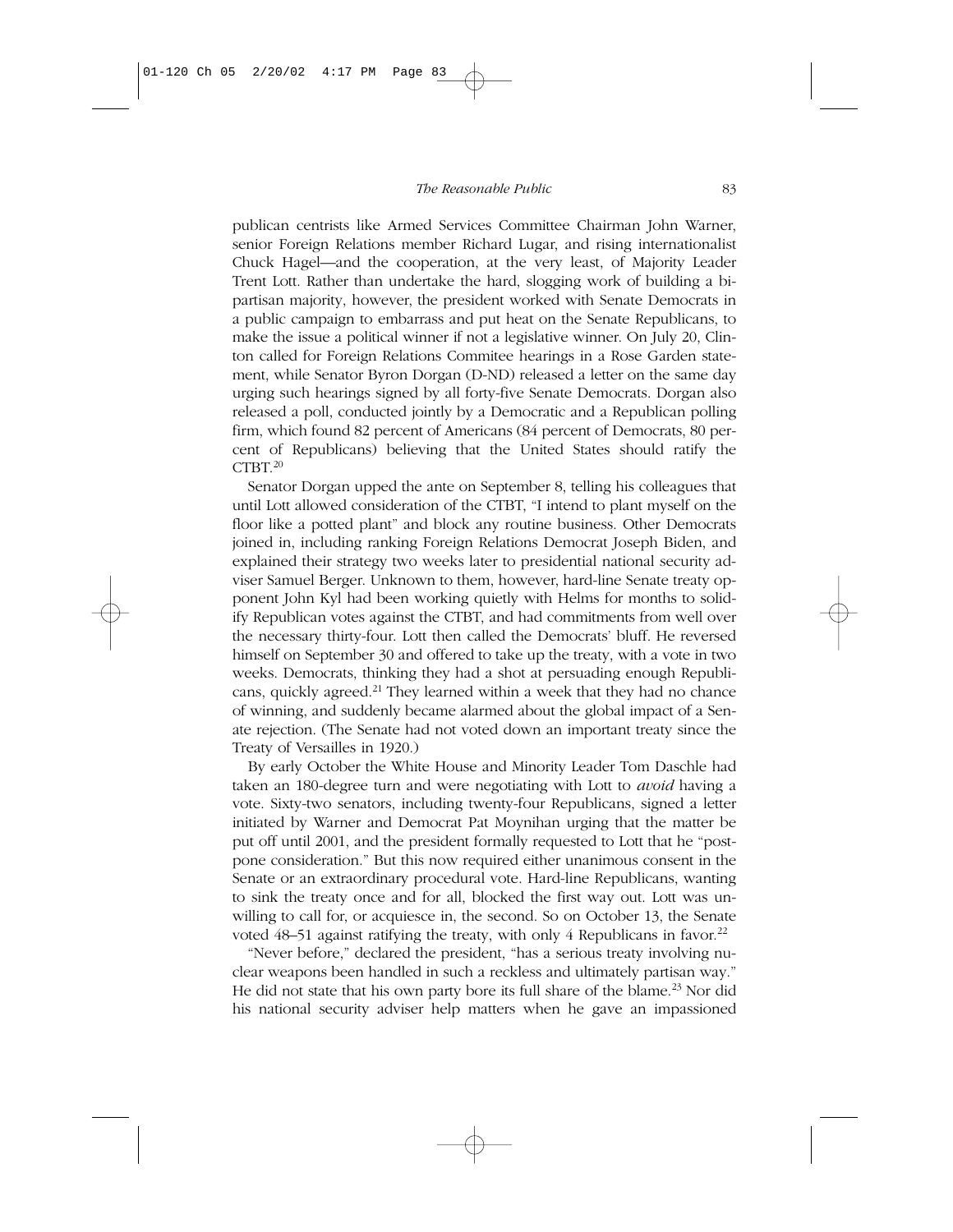speech eight days later attacking "the isolationist right in the Congress" for the treaty's defeat.<sup>24</sup>

#### Trade Stalemate

More complicated was the conflict over trade legislation, where the division was not precisely along partisan lines. Since the completion of the Uruguay Round negotiations in 1994, Clinton had lacked the "fast track" authority granted all of his predecessors since Richard Nixon.25 In principle, the president and Republican congressional leaders both supported such legislation. Arrayed against them were the majority of Democrats (reflecting virulent labor opposition) and a sizable minority of Republicans (reflecting Buchanan-style populism). But Clinton wanted to broaden trade negotiations to include labor and environmental standards; Republicans were overwhelmingly opposed to this. And it was this ideological/political division that would prove decisive.

Unwilling to reopen the political wounds with labor sustained in the NAFTA battle, Clinton and his highly political trade negotiator, Mickey Kantor, rebuffed Republican attempts to renew fast track in 1995. Then, with reelection safely behind him, the president took until September 1997 to present a specific proposal. This gave labor and environmental critics ample time to mobilize, while business held back until it knew the precise content of Clinton's bill. By September, most Democrats were locked into opposition, and in quest of a heavily Republican House majority Clinton followed their wishes and largely excluded labor and environmental measures. In the end, vote-counts found a maximum of 21 percent of Democrats in favor (65 percent had backed the Uruguay Round/WTO bill three years earlier), and Speaker Newt Gingrich could not make up the difference.

Clinton first had the vote delayed, then asked that the bill be pulled in order to avoid what seemed certain defeat. Gingrich complied. But he then resurrected the bill over Clinton's objections in September 1998, in a primarily partisan move designed to squeeze Democrats caught between labor and business constituencies. The vote was 243–180 against, with just 29 of 200 Democrats recorded in favor. Prominent among those working in opposition was Public Citizen, the "consumer" lobby, and it built on the momentum gained by these victories to disrupt the Seattle WTO Ministerial Conference in December 1999.

This again was an issue where the public was in the middle: favoring trade expansion and reciprocal reduction of trade barriers, but also supporting, by strong margins, the broadening of the agenda to include labor and the environment.<sup>26</sup> But on this issue, as on some others, the political extremes were less internationalist than the center, so their reinforcement posed a particularly severe challenge. In substance, compromise was clearly conceivable,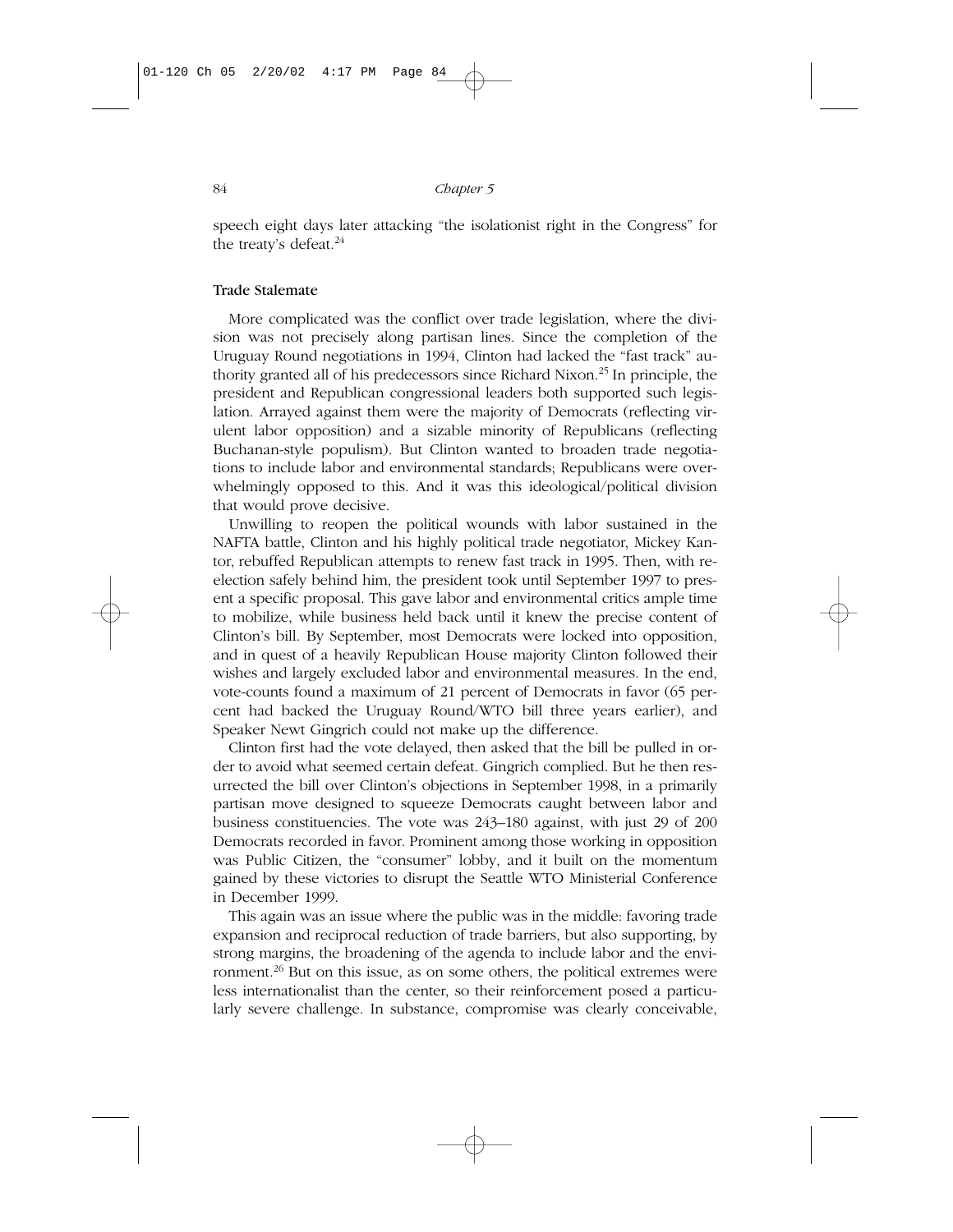one that would both reflect public concerns and "advance the cause of global labor and environmental standards while authorizing the negotiation of new agreements to reduce barriers to trade."27 But polarization was too deep, and trust was largely absent.

#### Uncle Sam as Deadbeat

A third prominent victim of partisan polarization has been funding for U.S. international involvement, particularly the payment of U.S. back dues to the United Nations. Here the public has been consistently supportive, despite persistent myths to the contrary.28 And presidents of both parties have pressed for funding, Bush at least as much as Clinton. But with resistance from Foreign Relations Chairman Helms in the Senate and right-to-life Republicans in the House, the going has been extraordinarily hard.

By U.N. calculation, U.S. arrears for regular dues and peacekeeping assessments rose from \$287 million at the end of 1992 to \$1.4 billion four years later. (The administration estimated the debt at \$1 billion.) This generated serious financial problems for the organization, and growing international criticism of the United States. In June 1997, the administration came to a complex agreement with Helms and ranking Foreign Relations Democrat Biden. This provided for payment of \$819 million over three years—\$200 million less than the administration had requested and another \$400 billion below the U.N.'s estimate—and only if administrative reforms were undertaken and the U.S. share of the total U.N. budget lowered from 25 to 20 percent.

But House Republicans were pressing another agenda. They attached to the legislation a rider that denied U.S. funding to U.N. population programs, because some organizations that were instruments of these programs were involved in the provision of abortions. (U.S. policy has long barred use of U.S. aid funds for this purpose.) President Clinton, under pressure from prochoice groups and because he thought it bad policy, refused to accept this proviso in 1997, and again in 1998. Finally, in the fall of 1999 compromise abortion language was negotiated and the funds were appropriated. In the meantime, the United States twice narrowly avoided losing its vote in the General Assembly because of its arrearages. (Helms did make a peace offering of sorts, visiting the U.N. headquarters himself and inviting officials down for a hearing in early 2000.) The record was no better on the broader funding of U.S. international engagement.29

On all three issues (CTBT the most, trade the least), the public supported constructive U.S. international action and favored compromise that balanced competing values. On all three, Congresses of prior decades would surely have found a way forward, or at minimum, a way to avoid the United States humiliating itself internationally on a matter of high national security concern. But Washington political actors—particularly members of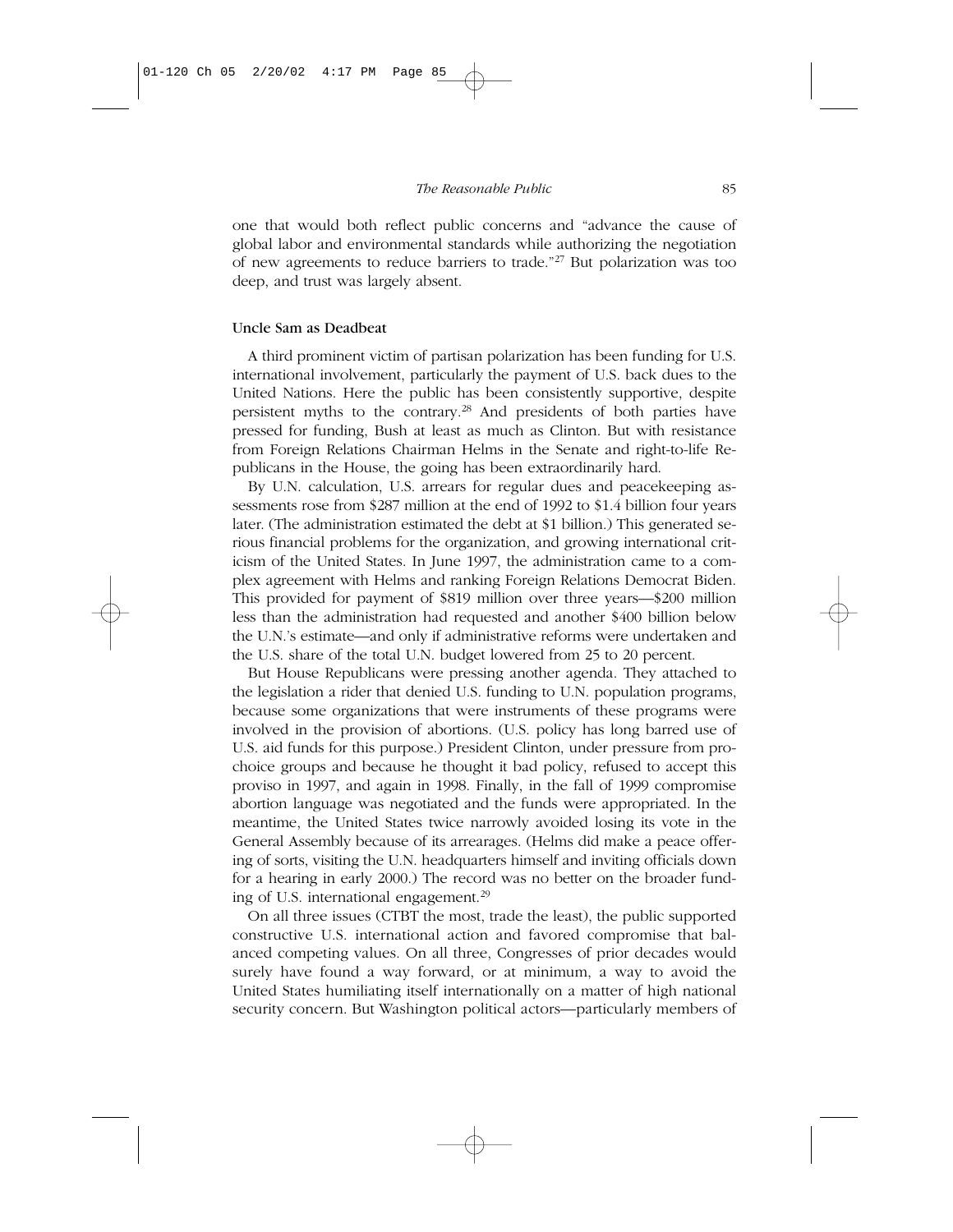Congress—saw the issues through partisan and ideological lenses and failed to display the readiness, or maintain the communication, that was necessary for compromise to come about.

### THE SPLINTERING OF LIBERAL INTERNATIONALISM

But there remains one final question. Why, on issues where the public is clearly with them, don't the liberal internationalists do better on Capitol Hill? Why didn't the consistent majority favoring payment of U.S. dues carry more weight politically? Why does Congress consistently cut spending for "Function 150" (the budget category for State, USAID, the United Nations, and multilateral programs) and provide unsought money to the Pentagon?

The answer does not lie in the general structure of public—or leadership—opinion. $30$  In his comprehensive analysis of the results of the quadrennial Chicago Council on Foreign Relations survey, Eugene R. Wittkopf found nonisolationist opinion in the United States divided three ways in the post-Vietnam era. *Hardliners* favored military toughness but were skeptical about cooperative measures—aid, arms control negotiations, and so forth; *accommodationists* took the opposite stand; *internationalists* back both the "hard" and the "soft" instruments of global engagement. But the balance was not tilted toward the hardliners: they were generally fewer in number than accommodationists among both the mass public and the leaders, and they never reached 25 percent of the population.<sup>31</sup>

Nor, aside from the issue of abortion, do we find activist groups of the right exercising disproportionate sway. U.S. legislative processes on the United Nations, or U.N. peacekeeping, or foreign aid do *not* feature prominent, let alone dominant, lobbying groups pressing Washington to cut or eliminate public funding.

But neither do they feature strong organized groups in support. The United Nations Association, for example, may have 180 chapters and 30,000 members, but it lacks the cutting-edge energy that it (and predecessor movements) possessed half a century ago. Today the forces of cooperative internationalism are fragmented—the main energy goes not into supporting a broad liberal international agenda for the United States, but into specific causes: the environment and human rights in particular. These cause groups target other internationalist forces, business in particular. They also target government. In their campaigns to increase membership, raise funds, and mobilize support, they are prone to trash, even demonize, the policies and structures that others have built to enhance global welfare. The Public Citizen campaign against "GATTzilla" and its WTO successor is a particularly egregious example. But more generally, such groups play upon, and enhance, the skeptical, can'ttrust-government mood that is so pervasive in today's America.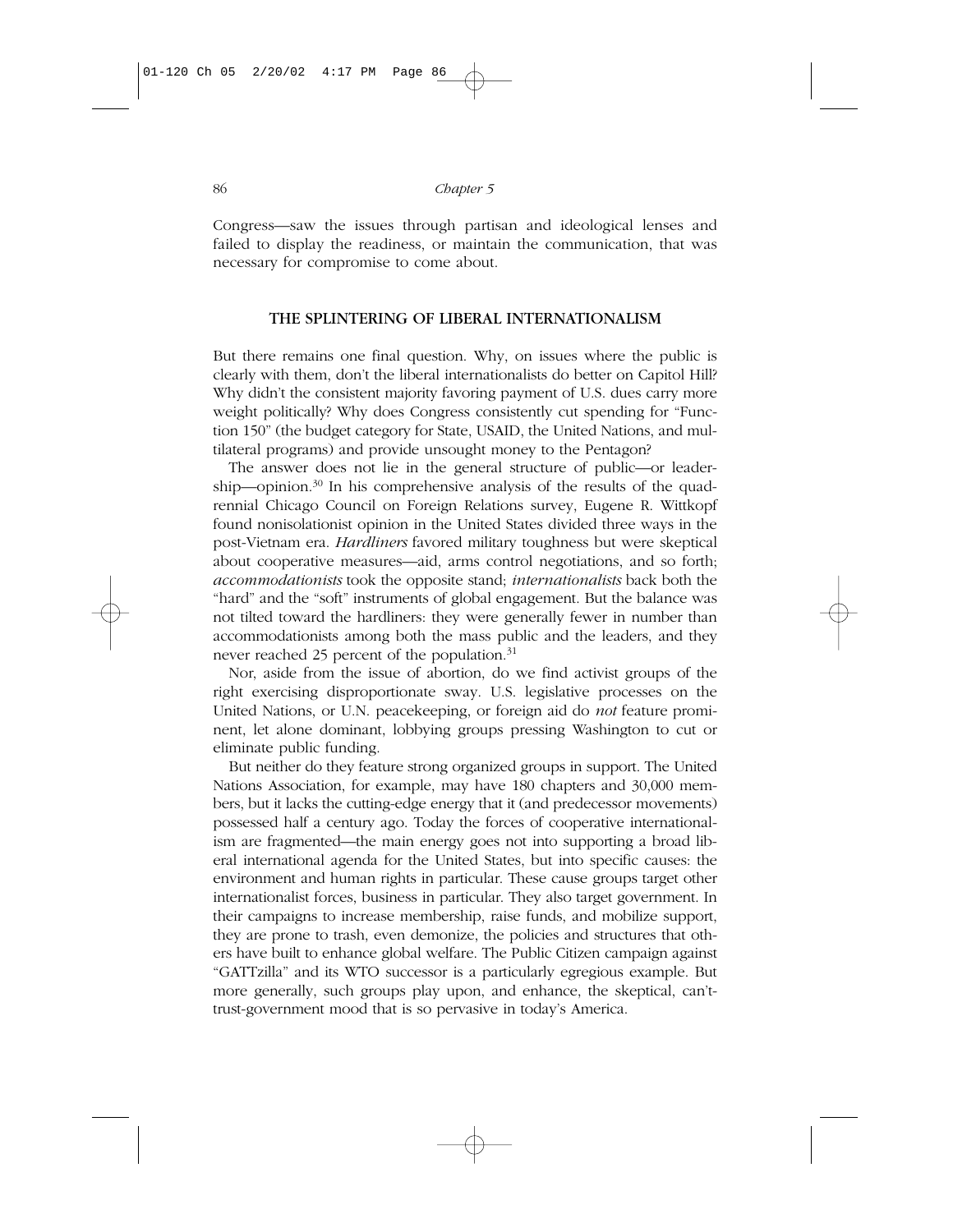#### WHAT MIGHT BE DONE?

For supporters of U.S. international engagement who believe in cooperative, multilateral approaches to world problems, the good news is that the American people are with them. The public is willing to support reasonable efforts and proportionate expenditures. It is ready to be led if leaders evoke widely shared values: doing our fair share, helping people in need, pursuing programs that work. And this readiness to go along extends to putting American troops in harm's way, if the ends are just and the means seem workable. Washington was surprised when (in an atmosphere of bitter partisan discord over the issue) public opinion surveys showed majority support for the NATO campaign to save Kosovo.32 Those who had studied previous polls on Somalia, or Haiti, or Bosnia, or U.N. peacekeeping, or humanitarian intervention in general, were not surprised. People favor U.S. participation in multilateral action to right grievous wrongs if it offers reasonable prospects for success.

The bad news is that general public support isn't enough. On international engagement, Americans are permissive, not demanding. And their politicians are as far away from them than they have been in this author's lifetime, driven by ideological views and pressures and partisan animosities that the public, by and large, does not share.

Thus, while building a political base for U.S. international engagement can and should begin with responsiveness to *real* public attitudes and concerns, it cannot end there. It must also seek ways to both bridge and mute the partisan divide. The president must make this a high priority—for reasons extending beyond the international realm.

One strategy George W. Bush might pursue is to cite, repeatedly and explicitly, poll evidence in support of U.S. international engagement.<sup>33</sup> In seeking decent funding for the Function 150 account (as Clinton never seriously did), President Bush should stress that strong majorities of Americans are in favor. In arguing for troop deployments in future Kosovos, the president should stress that Americans *want* to do their share in international peacekeeping, particularly in cases of egregious ethnic cleansing. He should not allow Jesse Helms to dominate the media with assertions that Americans view the United Nations "with disdain,"34 when every survey shows majority support for the organization and most Americans want the United Nations to be stronger.

Reference to public opinion needs to be artful. If the president sounds like he is taking actions *only* because of the polling numbers, he will bring down an avalanche of criticism on his head. References to public opinion need to be blended with, and often subordinated to, arguments that a line of policy is right in substantive terms. But with this caveat, it can only strengthen the case for a policy if it can be shown to be consistent with what Americans want to have happen in the world.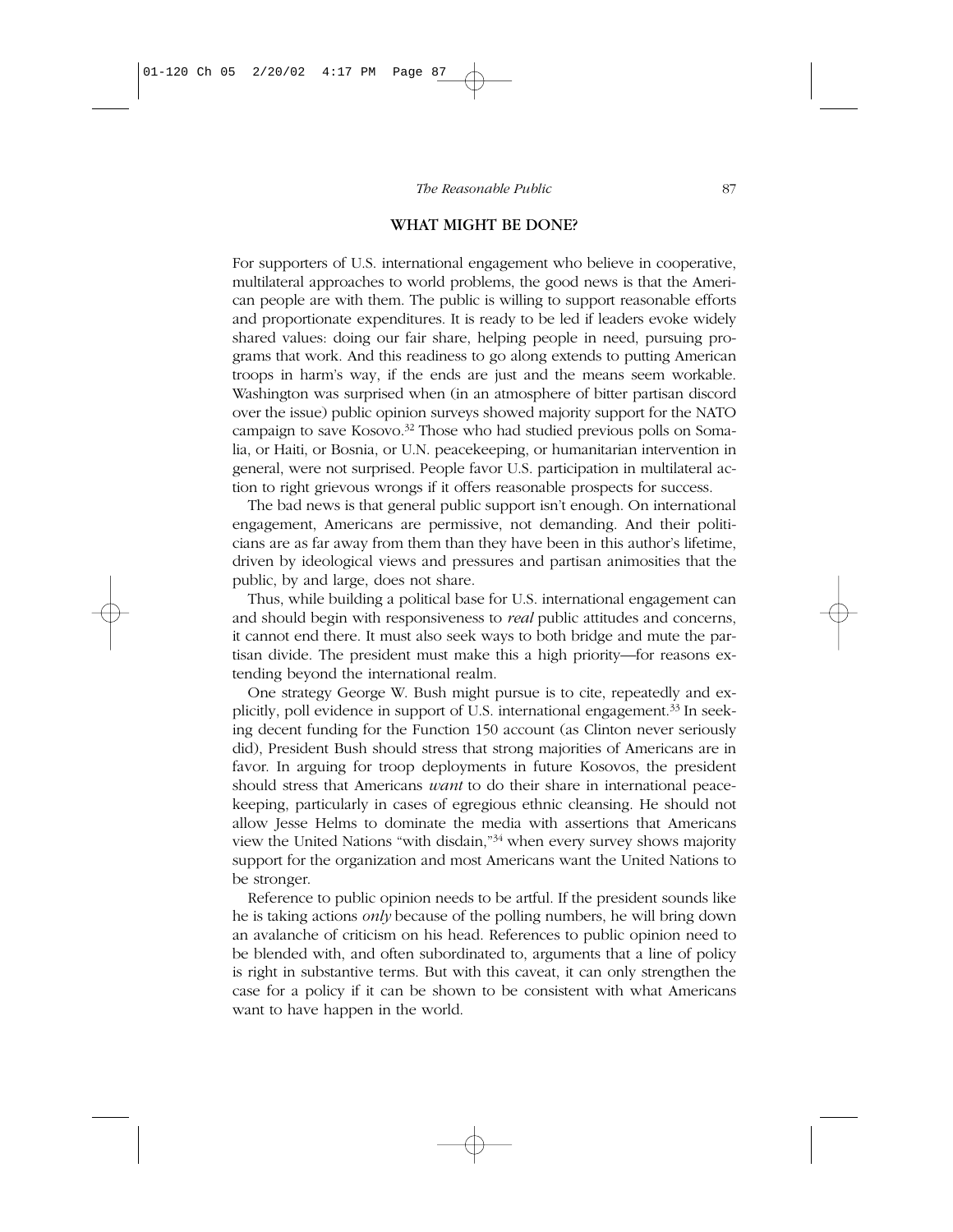In this spirit, the president and his senior aides should place particular stress on the *values* that Americans hold. In pressing for trade compromise, for example, they should note that the public backs open competition *and* help for trade-displaced workers *and* the enhancement of labor and environmental standards worldwide.<sup>35</sup> On issues like global warming, they should stress that citizens are strong supporters of measures to protect the earth, but do not share the antigrowth perspective of some in the environmental community.<sup>36</sup> Such arguments will not, by themselves, win policy battles. But they will help to frame the debate, invite competing interests to join and bargain, and encourage individual members of Congress to move toward the center on specific issues—as some would indeed like to do.

Of course, this sort of public presentation strategy will have, at best, only modest impact on the ideological divide itself. Its roots run deeper, and are not to be found primarily in the foreign policy sphere. So constructive U.S. government action on international issues will require heavy doses of oldfashioned politics: compromise, logrolling, deal making, giving something to both sides, all of the above. And it will require old-fashioned comity—a word and a condition not very visible in today's Washington. The president must/should reach out to leaders of the other party, as Bush has done to some degree. Recognizing that they will not be with him on most issues, he needs to build a basis for ongoing communication so they can help him, and he them, on some crucial issues. And by meeting regularly with Senate and House majority and minority leaders together, he might help them improve their bilateral relationships, particularly in the venomous lower chamber.

For a range of reasons, restoration of personal trust has become impossible for Bill Clinton. But his successor, George W. Bush, entered office with a "new shave," as *Washington Post* cartoonist Herblock gave even Richard Nixon in 1969. Hopefully, he will make the most of it.

I am grateful to Josh Pollack for research assistance on the Test Ban Fiasco section.

#### **NOTES**

1. David C. King, "The Polarization of American Parties and Distrust of Government," in Joseph S. Nye Jr., Philip D. Zelikow, and David C. King, eds., *Why People Don't Trust Government* (Cambridge, Mass.: Harvard University Press, 1997), 178.

2. Benjamin I. Page and Robert Y. Shapiro, *The Rational Public: Fifty Years of Trends in Americans' Policy Preferences* (Chicago: University of Chicago Press, 1992).

3. The data from this study is presented in full detail in Steven Kull, I. M. Destler, and Clay Ramsey, *The Foreign Policy Gap: How Policymakers Misread the Public* (College Park, Md.: Center for International and Security Studies, University of Maryland,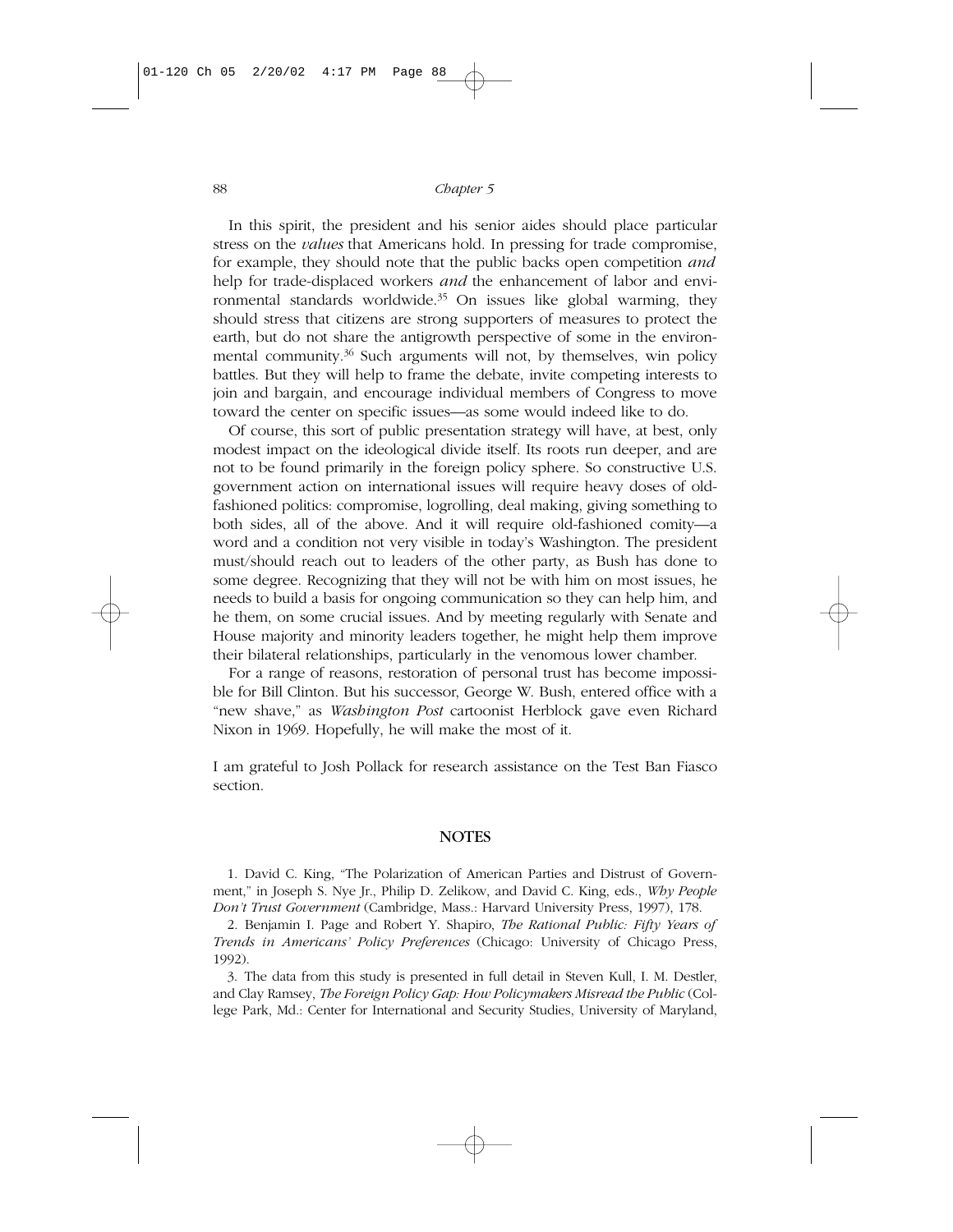October 1997); and more concisely in Kull and Destler, *Misreading the Public: The Myth of a New Isolationism* (Washington, D.C.: Brookings Institution Press, 1999).

4. John E. Reilly, ed., *American Public Opinion and U.S. Foreign Policy 1999* (Chicago: Chicago Council on Foreign Relations, 1999), 12.

5. *Misreading the Public*, chapter 5. The survey by the Chicago Council on Foreign Relations (Ibid.) is less positive, finding Americans "split [47–45%] on the overall idea of giving economic aid to other nations." (*American Public Opinion 1999*, p. 21.) But Pew, *The Washington Post*, and PIPA find 76–87 percent wanting to provide at least some foreign aid. (*Misreading*, pp. 117–118.)

6. For the full-blown analysis, see *Misreading the Public*, chapter 11, from which this summary language is drawn.

7. Thomas L. Hughes, "The Crack-Up," *Foreign Policy,* no. 40 (fall 1980, pp. 33–60. See also I. M. Destler, Leslie H. Gelb, and Anthony Lake, "From Establishment to Professional Elite," in *Our Own Worst Enemy: The Unmaking of American Foreign Policy* (New York: Simon and Schuster, 1984).

8. When asked to identify themselves on the political spectrum, an average of 77 percent of voters in the 1972–1976 period labeled themselves middle of the road, slightly liberal, or slightly conservative, or said they didn't know or hadn't thought about it. In 1990–1994, the average was 75 percent. Comparing the same two periods, the margin of Democrats over Republicans fell from 20 percentage points to 11. (Calculated from tables in King, "The Polarization of American Parties," pp. 158 and 163.)

9. Ibid., pp. 165, 172.

10. Calculated by Sarah Binder, reported ibid., pp. 166, 168.

11. Richard E. Cohen, "Going to Extremes: Our Annual Vote Ratings," A Special Supplement to *National Journal*, February 26, 2000, p. 4.

12. "The Dynamics of Legislative Gridlock, 1947–96," *American Political Science Review*, Vol. 93, No. 3 (September 1999): 527–528. The causes of this polarization are beyond the scope of this chapter. One is surely the decennial congressional redistricting process, dominated by the drive for safe seats for incumbents and ethnic groups. To the degree this is successful—and it has been very successful—it makes *intraparty* politics the primary influence on who is elected, reinforcing the impact of party activists with polar views. Other plausible forces include the rise of television, which may reward confrontational approaches, and the impact of activist "cause" groups, treated later in this analysis.

13. There have been fluctuations within the period. As measured by a "Trust in Government Index" calculated from responses to the question posed biennially by the University of Michigan's National Election Studies—"How much of the time do you think you can trust the government in Washington to do what is right?"—confidence plummeted from a high of 61% in 1966 to 29% in 1974 and 27% in 1980, rose to 47% in 1986, and then plunged to a record low of 26% in 1994. It has rebounded slightly since. A convenient source of data and analysis is Joseph S. Nye Jr. et al., eds., *Why People Don't Trust Government* (Cambridge, Mass.: Harvard University Press, 1997). The numbers here are from Table 4–3 on page 129. Because it gives different weights to strong and moderate responses ("all of the time" vs. "most of the time," for example) the numbers differ from those in our text, but the trend is the same.